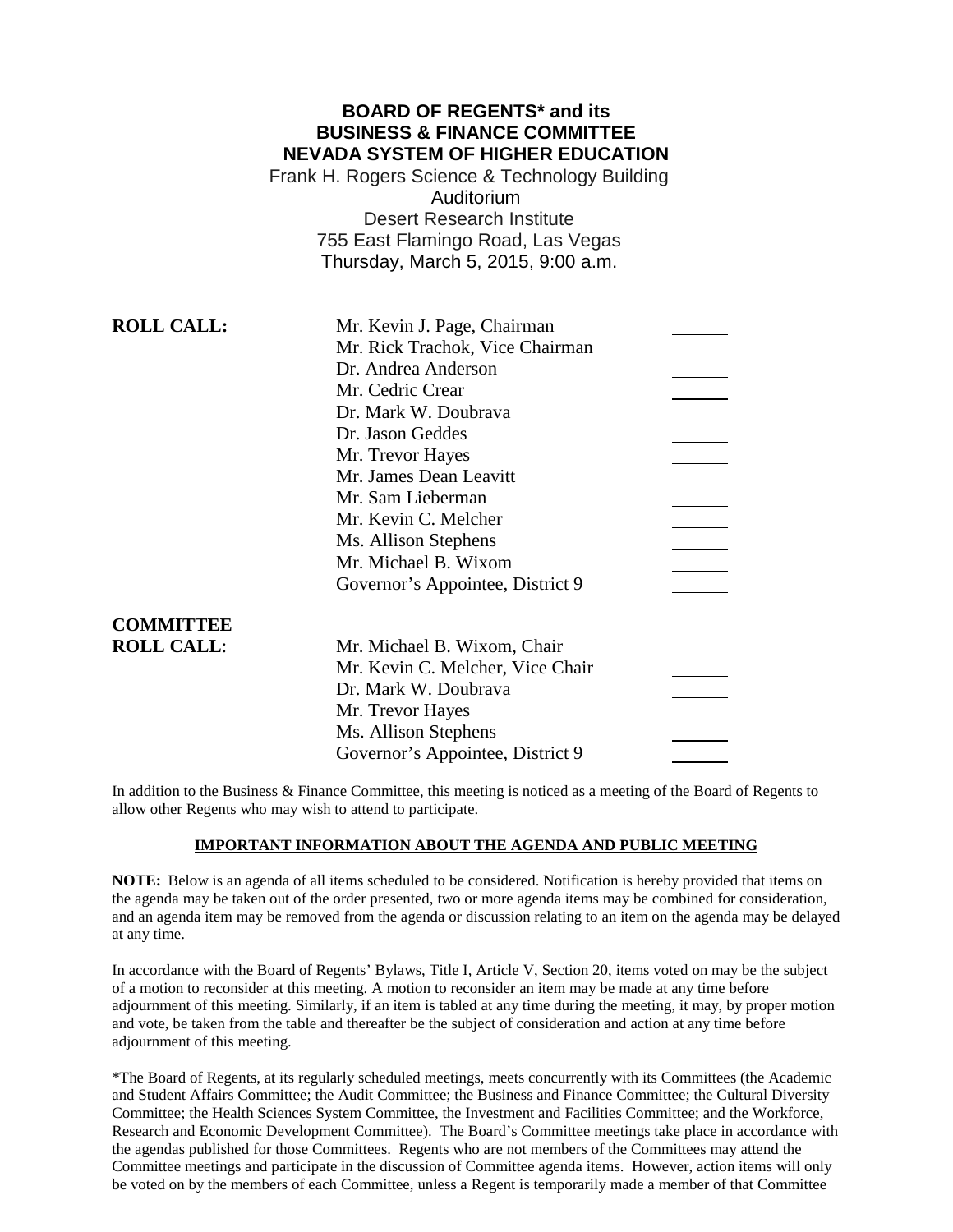under Board of Regents' Bylaws, Title 1, Article VI, Section 6. The full Board of Regents will consider Committee action items in accordance with the Board of Regents' agenda published for the current or for a subsequent meeting.

In accordance with the Board of Regents' Bylaws, Title 1, Art. V, Section 13, a quorum may be gained by telephonic hookup.

Some agenda items are noted as having accompanying reference material. Reference material may be accessed on the electronic version of the agenda by clicking the reference link associated with a particular item. The agenda and associated reference material may also be accessed on the Internet by visiting the Board of Regents' website at:

### <http://system.nevada.edu/Nshe/index.cfm/administration/board-of-regents/meeting-agendas/>

Many public libraries have publicly accessible computer terminals. Copies of the reference material and any additional support materials that are submitted to the Board of Regents' Office and then distributed to the members of the Board of Regents after the mailing of this agenda but before the meeting, will be made available as follows: 1. Copies of any such materials are available at the Board of Regents' Office at 2601 Enterprise Road, Reno, Nevada and the Board of Regents' Office at 4300 South Maryland Parkway, Las Vegas, Nevada. A copy may be requested by calling Angela R. Palmer at (775) 784-4958; 2. Copies of any such materials will also be available at the meeting site.

Reasonable efforts will be made to assist and accommodate physically disabled persons attending the meeting. Please call the Board office at (775) 784-4958 in advance so that arrangements may be made.

### **1. PUBLIC COMMENT INFORMATION ONLY**

Public comment will be taken during this agenda item. No action may be taken on a matter raised under this item until the matter is included on an agenda as an item on which action may be taken. Comments will be limited to three minutes per person. Persons making comment will be asked to begin by stating their name for the record and to spell their last name. The Committee Chair may elect to allow additional public comment on a specific agenda item when that agenda item is being considered.

In accordance with Attorney General Opinion No. 00-047, as restated in the Attorney General's Open Meeting Law Manual, the Committee Chair may prohibit comment if the content of that comment is a topic that is not relevant to, or within the authority of, the Board of Regents, or if the content is willfully disruptive of the meeting by being irrelevant, repetitious, slanderous, offensive, inflammatory, irrational or amounting to personal attacks or interfering with the rights of other speakers.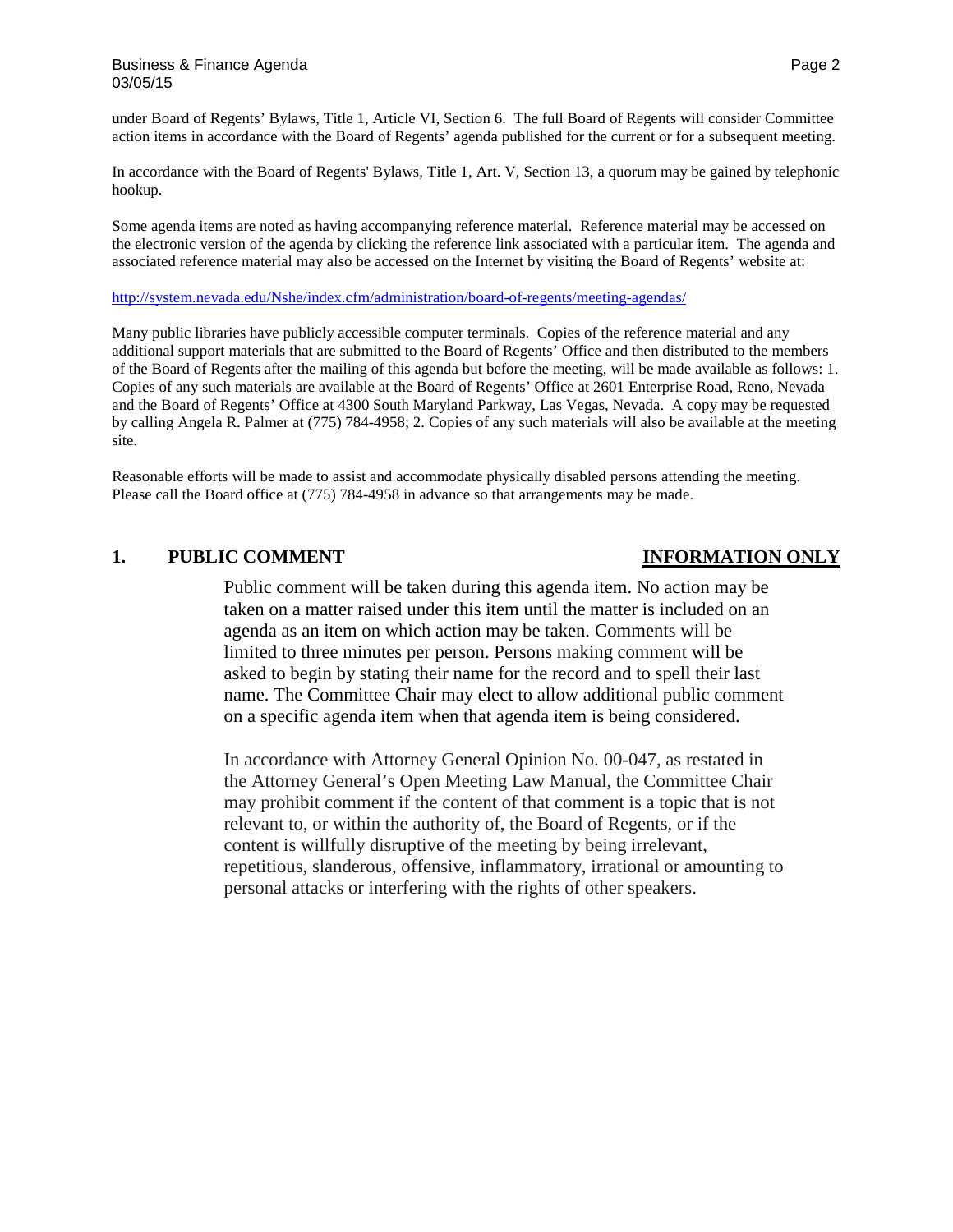### **2. CONSENT ITEMS FOR POSSIBLE ACTION**

Consent items will be considered together and acted on in one motion unless an item is removed to be considered separately by the Committee.

## **2a. MINUTES FOR POSSIBLE ACTION**

Request is made for approval of the December 4, 2014, meeting minutes. *[\(Ref. BF-2a\)](http://system.nevada.edu/tasks/sites/Nshe/assets/File/BoardOfRegents/Agendas/2015/mar-mtgs/bf-refs/BF-2a.pdf)*

# **2b. 2014 SELF SUPPORTING SUMMER FOR POSSIBLE ACTION SCHOOL/CALENDAR YEAR BUDGETS, BUDGET TO ACTUAL COMPARISON**

The Committee may approve acceptance of the 2014 Self-Supporting Summer School and Calendar Year Budgets, Budget to Actual Comparison Report, for the NSHE. *[\(Ref. BF-2b\(1\)](http://system.nevada.edu/tasks/sites/Nshe/assets/File/BoardOfRegents/Agendas/2015/mar-mtgs/bf-refs/BF-2b(1).pdf) & [Ref. BF-2b\(2\)\)](http://system.nevada.edu/tasks/sites/Nshe/assets/File/BoardOfRegents/Agendas/2015/mar-mtgs/bf-refs/BF-2b(2).pdf)*

# **2c. MID-YEAR FISCAL YEAR 2014-2015 FOR POSSIBLE ACTION SELF-SUPPORTING BUDGETS & 2015 SUMMER SCHOOL/CALENDAR YEAR BUDGETS**

The Committee may approve acceptance of the NSHE Mid-Year Self-Supporting Budgets for Fiscal Year 2014-2015 and the Self-Supporting Summer School/Calendar Year Budgets for Calendar Year 2015. *[\(Ref. BF-2c\(1\)](http://system.nevada.edu/tasks/sites/Nshe/assets/File/BoardOfRegents/Agendas/2015/mar-mtgs/bf-refs/BF-2c(1).pdf) & [Ref. BF-2c\(2\)\)](http://system.nevada.edu/tasks/sites/Nshe/assets/File/BoardOfRegents/Agendas/2015/mar-mtgs/bf-refs/BF-2c(2).pdf)*

*ESTIMATED TIME: 5 mins.*

# **3. SECOND QUARTER FISCAL YEAR 2014-2015 INFORMATION ONLY FISCAL EXCEPTIONS AND STATUS OF STATE APPROPRIATIONS**

The second quarter Fiscal Year 2014-2015 report of fiscal exceptions of Self-Supporting accounts and status of State Supported Operating Budget appropriations will be presented. *[\(Ref. BF-3a](http://system.nevada.edu/tasks/sites/Nshe/assets/File/BoardOfRegents/Agendas/2015/mar-mtgs/bf-refs/BF-3a.pdf) & [Ref. BF-3b\)](http://system.nevada.edu/tasks/sites/Nshe/assets/File/BoardOfRegents/Agendas/2015/mar-mtgs/bf-refs/BF-3b.pdf)*

*ESTIMATED TIME: 10 mins.*

# **4. SECOND QUARTER FISCAL YEAR INFORMATION ONLY 2014-2015 NSHE ALL FUNDS REPORT**

The second quarter Fiscal Year 2014-2015 NSHE All Funds Report will be presented. *[\(Ref. BF-4a](http://system.nevada.edu/tasks/sites/Nshe/assets/File/BoardOfRegents/Agendas/2015/mar-mtgs/bf-refs/BF-4a.pdf) & [Ref. BF-4b\)](http://system.nevada.edu/tasks/sites/Nshe/assets/File/BoardOfRegents/Agendas/2015/mar-mtgs/bf-refs/BF-4b.pdf)*

*ESTIMATED TIME: 10 mins.*

# **5. SECOND QUARTER FISCAL YEAR INFORMATION ONLY 2014-2015 BUDGET TRANSFERS – STATE SUPPORTED OR SELF-SUPPORTING OPERATING BUDGETS**

The second quarter Fiscal Year 2014-2015 Budget Transfers of State Supported or Self-Supporting Operating Budget Funds Between Functions will be presented.

*ESTIMATED TIME: 10 mins.*